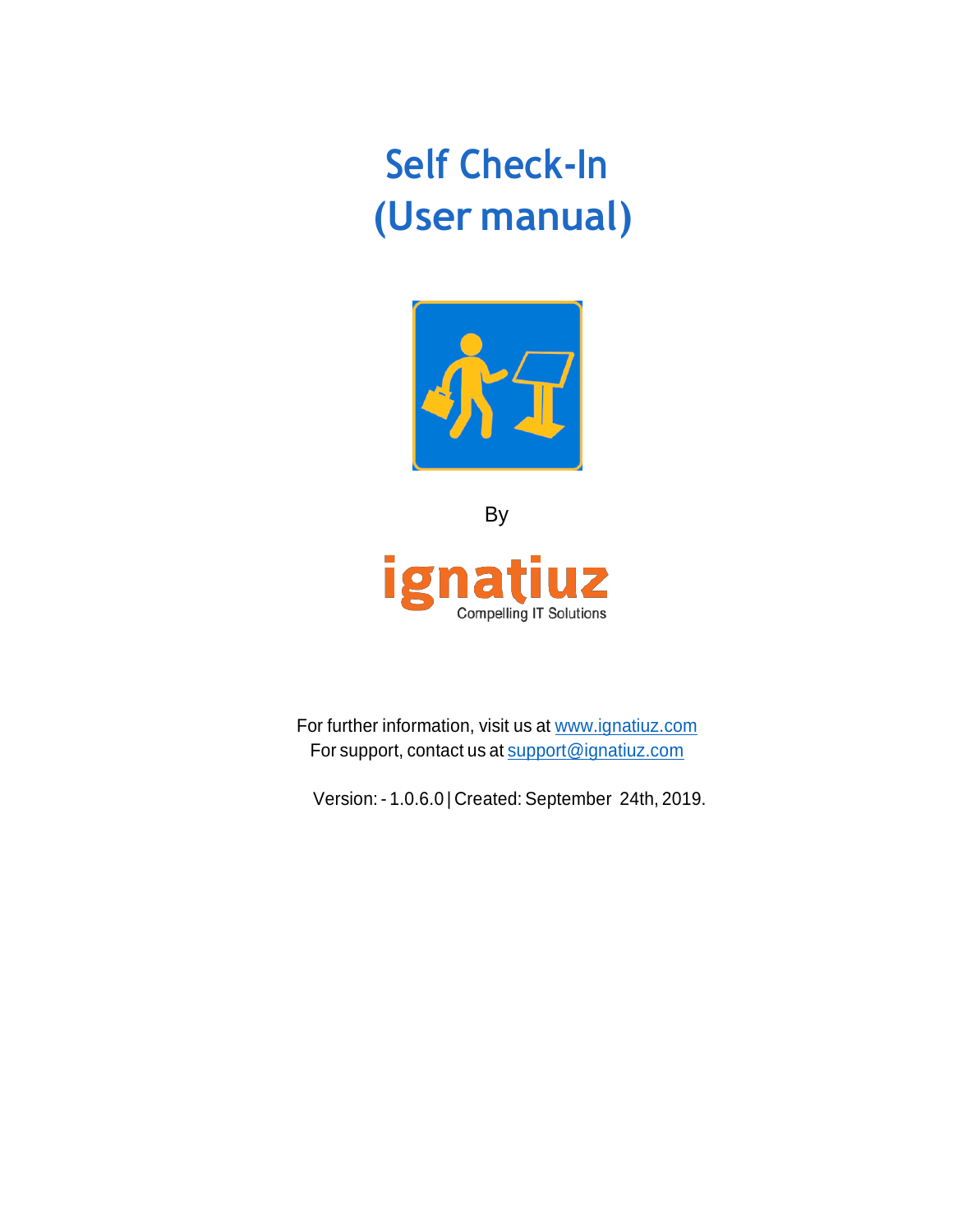## 1. Welcome to Self Check-In App

Self Check-In is an interactive multi-touch app that lets you automate the check-in process for the guests attending your conferences and exhibitions. With the ability to import the guest list directly, the app allows your guests to search their names on an interactive interface and print their badges directly, while letting you keep a track of who has checked-in and who has not.

Few of the salient features of the Self Check-In App are:

- Interactive self check-in app designed for large format touch screens.
- One click import of visitor list.
- Integrated badge printing, all popular printers supported.
- Users can drag and drop their name card to print the badge.
- Scroll through the list or search for a name to print.
- Reporting on who has checked-in and who has not.
- Added Admin Tips & Controls popup.

## 2. Latest upgrades andfixes

Added Admin tips and controls popup on the home screen. Fixed the bug of badges dragging is not working with the mouse.

## 3. Installation and configuration of the app

 $\checkmark$  You need to open windows store or click on this [link.](https://www.microsoft.com/en-us/p/self-check-in/9nwp89c3b9qt?activetab=pivot:overviewtab) Click to install for get application.

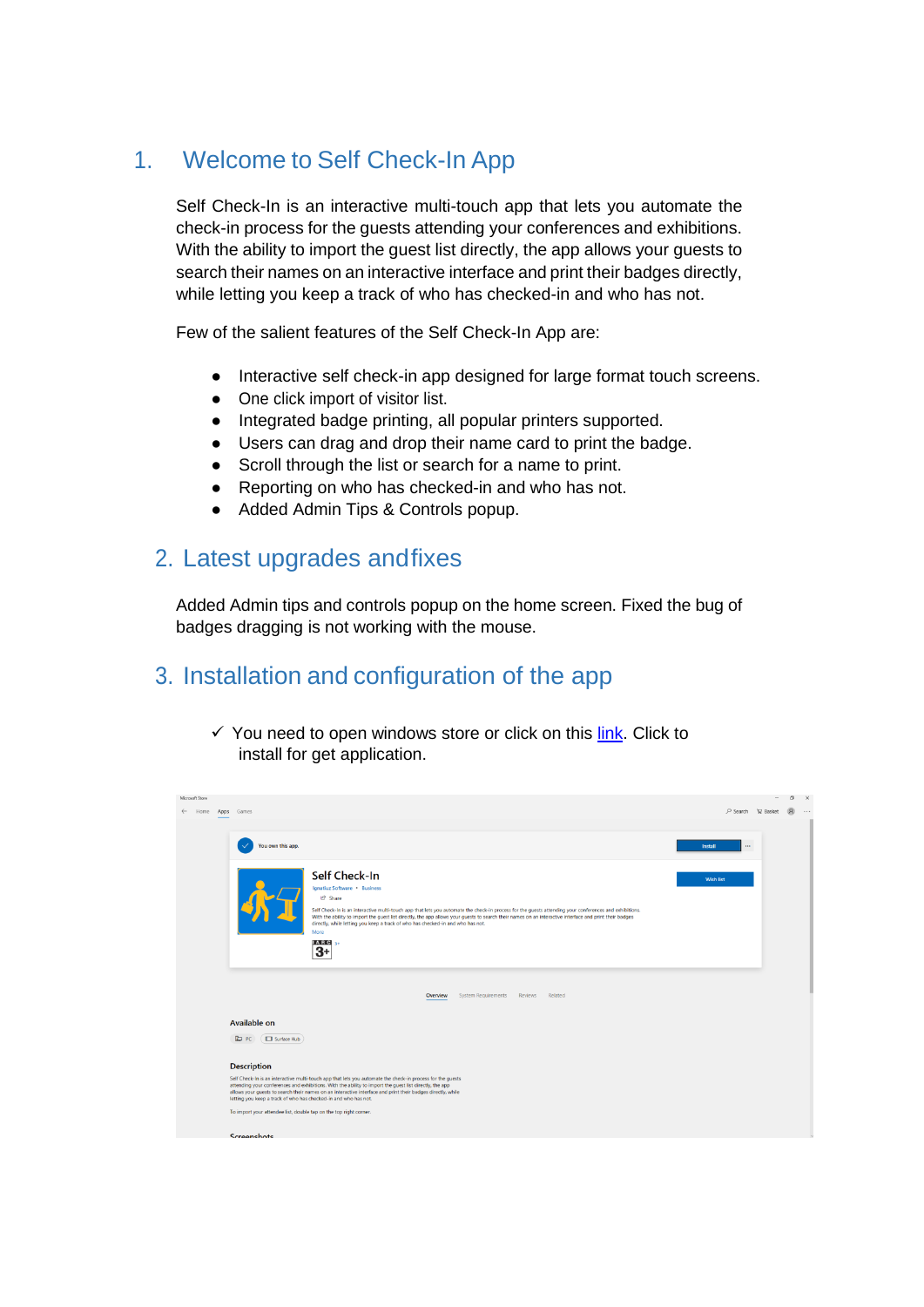- $\checkmark$  After installing the application, you will have to click on launch button.
- $\checkmark$  After launching application you need to click on top right corner for open the CMS.



- $\checkmark$  After opening the CMS, the dashboard is appears.
- $\checkmark$  In dashboard, you will see the three button "Import List", "Download Sample" and "Clear Data".
- $\checkmark$  Import List: This button is used for importing CSV file which contain guest's information.
- $\checkmark$  Clear Data: You can remove all the data using this button.
- $\checkmark$  Download Sample: You can download the sample CSV file.

| Self Check-In      |                        |                  |          |                                          |                     | $ \alpha$ $\times$     |
|--------------------|------------------------|------------------|----------|------------------------------------------|---------------------|------------------------|
|                    | ignatiuz Self Check-In |                  |          |                                          |                     |                        |
| $\equiv$ Dashboard |                        |                  |          | <b>Import List</b><br>Ð                  | [1] Download Sample | 氚<br><b>Clear Data</b> |
| <b>@ Settings</b>  |                        |                  |          |                                          |                     |                        |
|                    | <b>Badge Id</b>        | <b>FirstName</b> | LastName | <b>Company Name</b><br>No Record Found!! | Email               | Check-In               |
|                    |                        |                  |          |                                          |                     |                        |
|                    |                        |                  |          |                                          |                     |                        |
|                    |                        |                  |          |                                          |                     |                        |
|                    |                        |                  |          |                                          |                     |                        |
|                    |                        |                  |          |                                          |                     |                        |
|                    |                        |                  |          |                                          |                     |                        |
| 2 Launch App       |                        |                  |          |                                          |                     |                        |
|                    |                        |                  |          |                                          |                     |                        |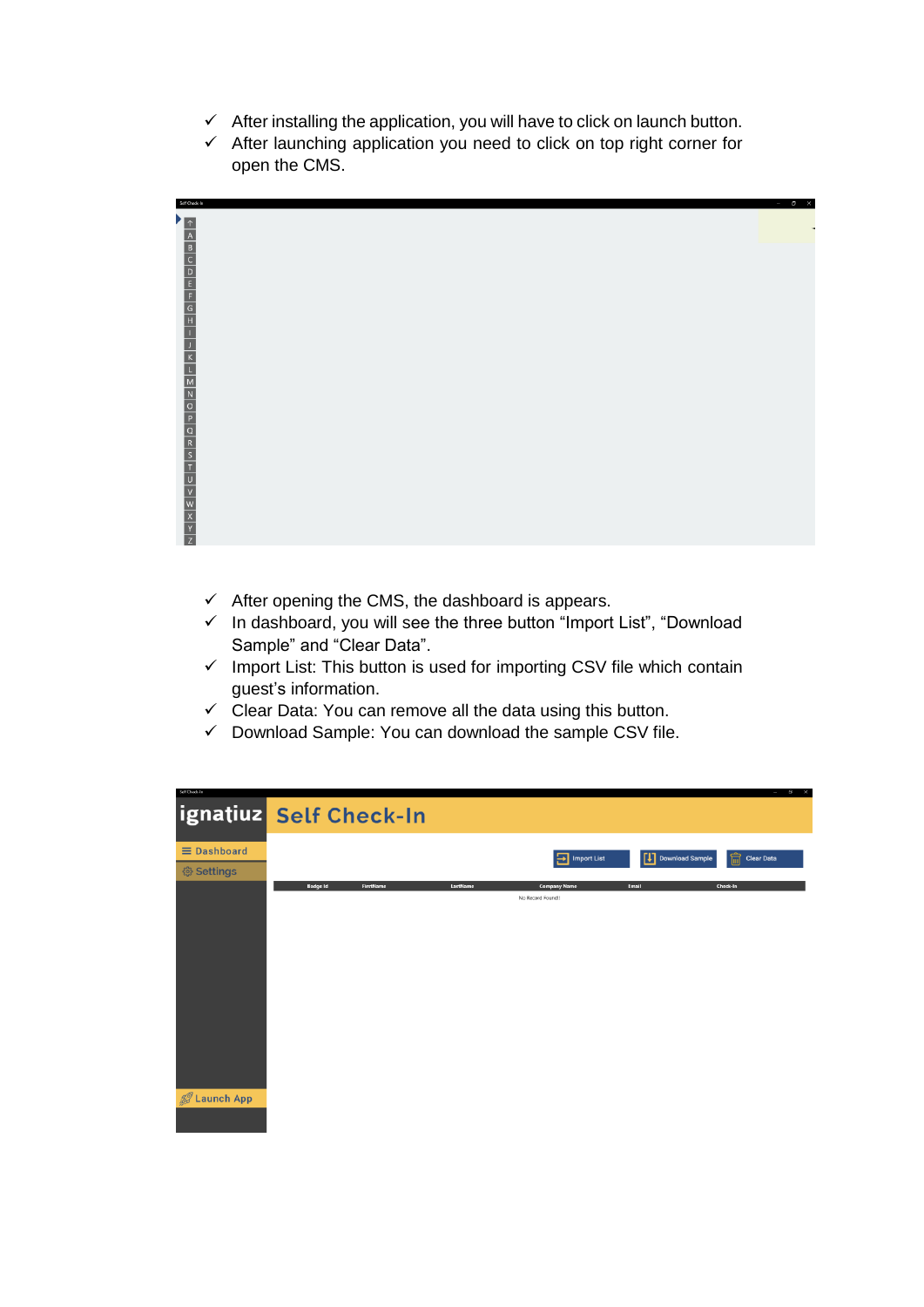- $\checkmark$  After importing CSV file the dashboard looks like below snap.
- $\checkmark$  You can also check the CSV format on clicking download sample button.

| Self Check-In                           |                  |                  |            |                            |                                | $\sim$                 | $\sigma$<br>$\times$ |
|-----------------------------------------|------------------|------------------|------------|----------------------------|--------------------------------|------------------------|----------------------|
| ignatiuz Self Check-In                  |                  |                  |            |                            |                                |                        |                      |
| $\equiv$ Dashboard<br><b>@ Settings</b> |                  |                  |            | <b>Import List</b><br>ы    | [1] Download Sample            | 侖<br><b>Clear Data</b> |                      |
|                                         | <b>Badge Id</b>  | <b>FirstName</b> | LastName   | <b>Company Name</b>        | Email                          | <b>Check-In</b>        |                      |
|                                         | 15               | Abram            | Bearns     | Professor                  | abearnse@opera.com             | No                     |                      |
|                                         | $\overline{a}$   | Annora           | Bewsey     | Software Engineer I        | abewsey2@vistaprint.com        | No                     |                      |
|                                         | 40               | Bank             | Bowmaker   | <b>Quality Engineer</b>    | bbowmaker18@gmpg.org           | No                     |                      |
|                                         | $\overline{c}$   | Benjy            | Yitzhok    | Junior Executive           | byitzhok1@spotify.com          | No                     |                      |
|                                         | 26               | Benny            | Halfhide   | <b>Electrical Engineer</b> | bhalfhides@bing.com            | No                     |                      |
|                                         | 43               | Biddy            | Newbury    | Graphic Designer           | bnewbury1c@amazon.com          | No                     |                      |
|                                         | 11               | Bobbye           | Corson     | Web Developer I            | bcorsona@feedburner.com        | No                     |                      |
|                                         | 27               | Brinna           | Rubinlicht | Web Developer I            | brubinlichtt@spiegel.de        | No                     |                      |
|                                         | 10 <sup>10</sup> | Claus            | Capron     | Speech Pathologist         | ccapron9@ask.com               | No                     |                      |
|                                         | 14               | Denna            | Battram    | Sales Representative       | dbattramd@mtv.com              | No                     |                      |
|                                         | 8                | Desi             | Sayers     | Programmer Analyst III     | dsayers7@pcworld.com           | No                     |                      |
|                                         | 38               | Emile            | Elsey      | Programmer Analyst IV      | eelsey16@google.com.br         | No                     |                      |
| <b><i>S</i></b> Launch App              | $\mathbf Q$      | Fair             | Arrowsmith | <b>Financial Advisor</b>   | farrowsmith8@cocolog-nifty.com | No                     |                      |
|                                         | 17               | Guido            | Baalham    | Speech Pathologist         | gbaalhamh@etsy.com             | No                     |                      |
|                                         | 31               | Hastie           | Taillard   | <b>Clinical Specialist</b> | htaillardz@bloglovin.com       | No                     |                      |

- $\checkmark$  After dashboard there is another option available for settings.
- $\checkmark$  In settings, you can set the printer name, print width, print height and also set your firm or branding logo.

| Self Chrek-In      |                         | $\circ$ $\times$<br>$\overline{\phantom{a}}$                                        |
|--------------------|-------------------------|-------------------------------------------------------------------------------------|
|                    | ignatiuz Self Check-In  |                                                                                     |
| $\equiv$ Dashboard |                         | 侖<br>凹<br>Download Sample<br>$\boxed{\rightarrow}$ Import List<br><b>Clear Data</b> |
| <b>@ Settings</b>  |                         |                                                                                     |
|                    | <b>Printer Settings</b> |                                                                                     |
|                    | Printer Name            | Leave empty to use default printer                                                  |
|                    | 3.927<br>Print Width    | In Inches                                                                           |
|                    | 1<br>Print Height       | In Inches                                                                           |
|                    | Logo<br><u>T</u>        | Upload PNG file only                                                                |
|                    |                         |                                                                                     |
|                    |                         |                                                                                     |
|                    |                         |                                                                                     |
|                    |                         |                                                                                     |
|                    |                         |                                                                                     |
|                    |                         |                                                                                     |
|                    |                         |                                                                                     |
| 2 Launch App       |                         |                                                                                     |
|                    |                         |                                                                                     |
|                    |                         |                                                                                     |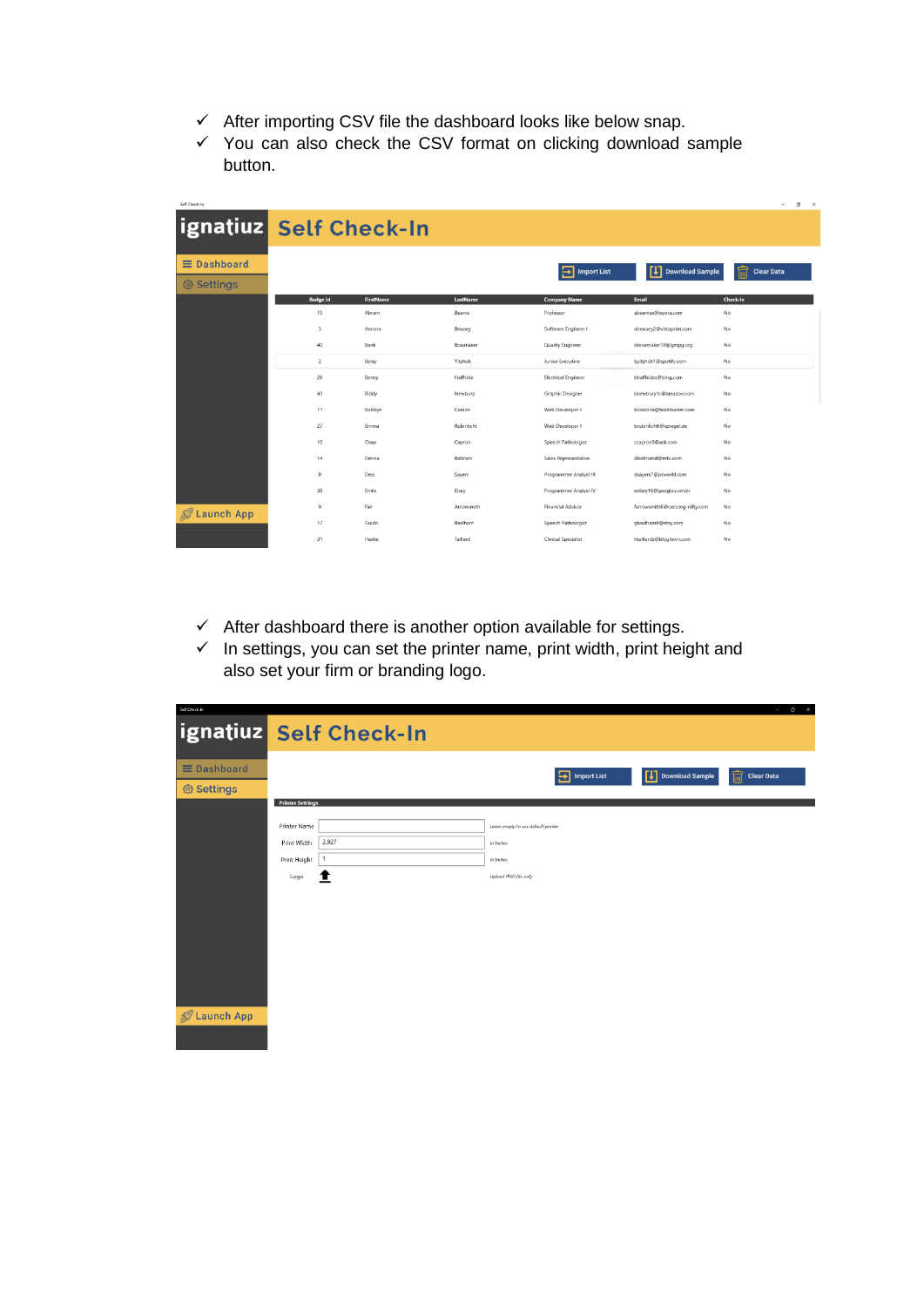- $\checkmark$  After setting all things you can click on launch button for launching the app.
- $\checkmark$  After launching, the app looks like below snap.
- $\checkmark$  The number of badges are appears which you can import from CSV file.
- $\checkmark$  Using touch, you can scroll the app.

| Self Check-In                                                                                                                                                                                                                                                                                             |                                                 |                                                |                                                 |                                             | $\overline{\phantom{a}}$ | $\sigma \quad \times$ |
|-----------------------------------------------------------------------------------------------------------------------------------------------------------------------------------------------------------------------------------------------------------------------------------------------------------|-------------------------------------------------|------------------------------------------------|-------------------------------------------------|---------------------------------------------|--------------------------|-----------------------|
|                                                                                                                                                                                                                                                                                                           | $\mathsf{A}$                                    |                                                |                                                 |                                             |                          |                       |
| $\frac{1}{2}$ x $\frac{1}{2}$ x $\frac{1}{2}$ x $\frac{1}{2}$ x $\frac{1}{2}$ x $\frac{1}{2}$ x $\frac{1}{2}$ x $\frac{1}{2}$ x $\frac{1}{2}$ x $\frac{1}{2}$ x $\frac{1}{2}$ x $\frac{1}{2}$ x $\frac{1}{2}$ x $\frac{1}{2}$ x $\frac{1}{2}$ x $\frac{1}{2}$ x $\frac{1}{2}$ x $\frac{1}{2}$ x $\frac{1$ | Abram<br><b>Bearns</b><br>Professor             | Annora<br>Bewsey<br>Software Engineer I        |                                                 |                                             |                          |                       |
|                                                                                                                                                                                                                                                                                                           | B                                               |                                                |                                                 |                                             |                          |                       |
|                                                                                                                                                                                                                                                                                                           | <b>Bank</b><br>Bowmaker<br>Quality Engineer     | Benjy<br>Yitzhok<br>Junior Executive           | Benny<br>Halfhide<br><b>Electrical Engineer</b> | <b>Biddy</b><br>Newbury<br>Graphic Designer |                          |                       |
|                                                                                                                                                                                                                                                                                                           | Bobbye<br>Corson<br>Web Developer I             | <b>Brinna</b><br>Rubinlicht<br>Web Developer I |                                                 |                                             |                          |                       |
|                                                                                                                                                                                                                                                                                                           | c                                               |                                                |                                                 |                                             |                          |                       |
|                                                                                                                                                                                                                                                                                                           | Claus<br>Capron<br>Speech Pathologist           |                                                |                                                 |                                             |                          |                       |
|                                                                                                                                                                                                                                                                                                           | D                                               |                                                |                                                 |                                             |                          |                       |
|                                                                                                                                                                                                                                                                                                           | Denna<br><b>Battram</b><br>Sales Representative | Desi<br>Sayers<br>Programmer Analyst III       |                                                 |                                             |                          |                       |

 $\checkmark$  Touch and hold your badge, if you want to get the print of your badge.

| Self Check-In |                                                                                    |                                                                                   |                                                       | $\sigma$<br>$\mathord{\times}$<br>$\overline{\phantom{a}}$ |
|---------------|------------------------------------------------------------------------------------|-----------------------------------------------------------------------------------|-------------------------------------------------------|------------------------------------------------------------|
|               | <b>Design Engineer</b>                                                             | <b>1999</b><br>Nurse                                                              | Data Coordiator                                       | <b>VP Accounting</b>                                       |
|               | $\vert$ K $\vert$                                                                  |                                                                                   |                                                       |                                                            |
|               | Kania<br><b>Titchard</b><br><b>Administrative Assistant I</b><br>$\vert$ M $\vert$ | <b>Kenton</b><br>Hansel<br><b>Chemical Engineer</b>                               |                                                       |                                                            |
|               | <b>Maggy</b><br>Gaven<br><b>Administrative Assistant III</b>                       | <b>Marn</b> Marnia<br>Stangr<br>Stangroom<br>Account<br>Account Representative IV | t Design manager                                      | <b>My</b><br>Staterfield<br><b>Design Engineer</b>         |
|               | $\lfloor N \rfloor$                                                                |                                                                                   |                                                       |                                                            |
|               | Nada<br>Scheffler<br><b>Staff Scientist</b>                                        | <b>Neile</b><br><b>Witty</b><br><b>Electrical Engineer</b>                        | <b>Nico</b><br><b>McDell</b><br><b>Accountant III</b> |                                                            |
|               | $\circ$                                                                            |                                                                                   |                                                       |                                                            |
|               | Onida<br><b>Dani</b>                                                               | <b>Otes</b><br>Dumphy                                                             |                                                       |                                                            |
|               | $\boxed{P}$                                                                        | DROP HERE TO PRINT YOUR BADGE                                                     |                                                       |                                                            |